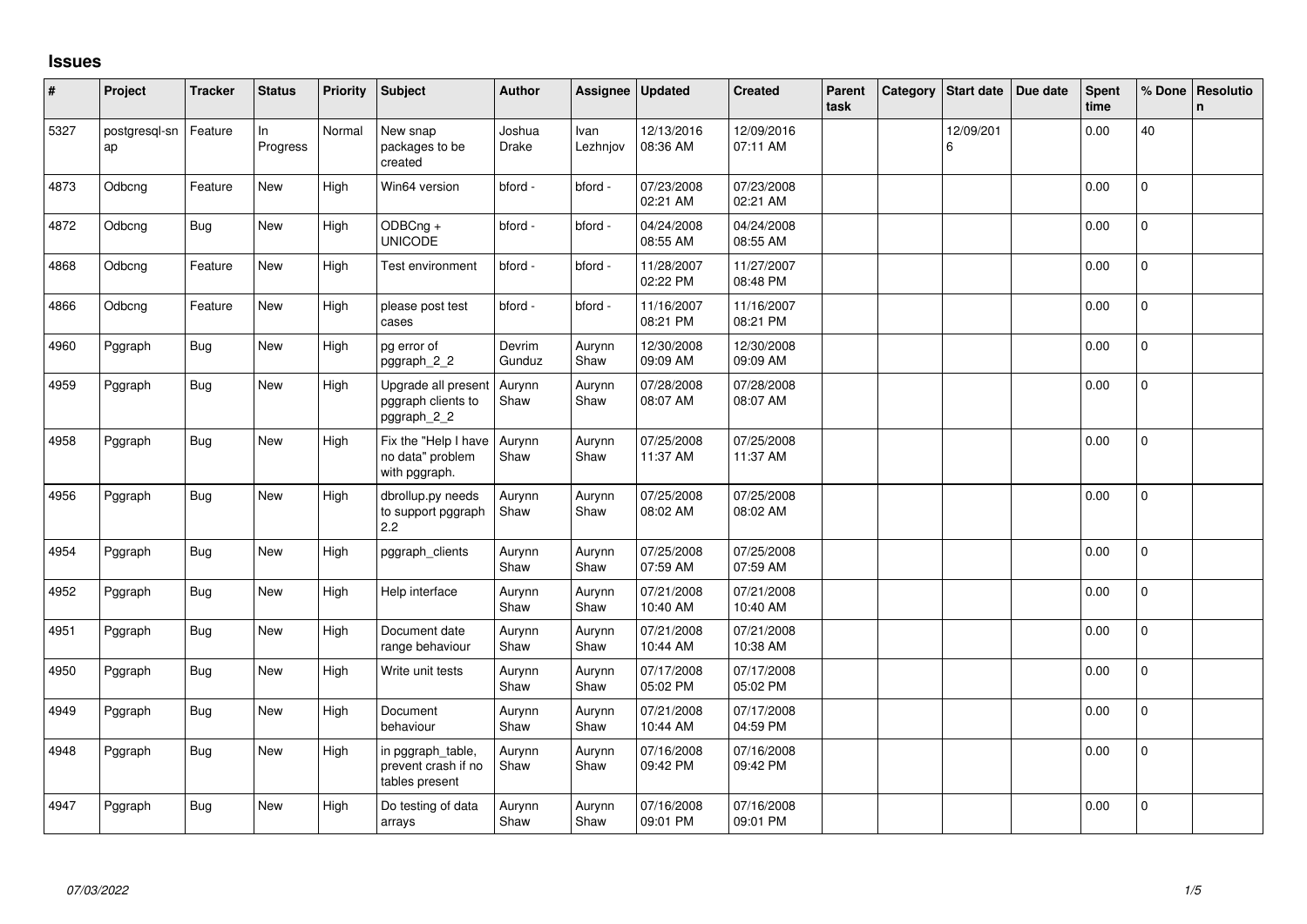| #    | Project   | Tracker    | <b>Status</b>  | <b>Priority</b> | <b>Subject</b>                                                               | <b>Author</b>                 | Assignee       | <b>Updated</b>         | <b>Created</b>         | Parent<br>task | Category | <b>Start date</b> | Due date | <b>Spent</b><br>time | % Done      | Resolutio<br>$\mathbf n$ |
|------|-----------|------------|----------------|-----------------|------------------------------------------------------------------------------|-------------------------------|----------------|------------------------|------------------------|----------------|----------|-------------------|----------|----------------------|-------------|--------------------------|
| 4945 | Pggraph   | <b>Bug</b> | New            | High            | Force all graphs to<br>abort if non-specific<br>data specified               | Aurynn<br>Shaw                | Aurynn<br>Shaw | 07/16/2008<br>10:14 PM | 07/15/2008<br>03:32 PM |                |          |                   |          | 0.00                 | 0           |                          |
| 4943 | Pggraph   | <b>Bug</b> | New            | Low             | <b>Future Planning</b><br>and Ideas                                          | Aurynn<br>Shaw                | Aurynn<br>Shaw | 07/16/2008<br>10:14 PM | 07/14/2008<br>11:32 AM |                |          |                   |          | 0.00                 | $\mathbf 0$ |                          |
| 4940 | Pggraph   | Bug        | New            | High            | Remove prefixes                                                              | Aurynn<br>Shaw                | Aurynn<br>Shaw | 07/14/2008<br>11:05 AM | 07/14/2008<br>11:05 AM |                |          |                   |          | 0.00                 | $\mathbf 0$ |                          |
| 4937 | Pggraph   | <b>Bug</b> | New            | High            | Modification of DB<br>Client code for date<br>ranges                         | Aurynn<br>Shaw                | Aurynn<br>Shaw | 07/16/2008<br>10:14 PM | 07/14/2008<br>10:45 AM |                |          |                   |          | 0.00                 | 0           |                          |
| 4936 | Pggraph   | <b>Bug</b> | New            | High            | Modify averaging<br>functions                                                | Aurynn<br>Shaw                | Aurynn<br>Shaw | 07/14/2008<br>10:12 AM | 07/14/2008<br>10:11 AM |                |          |                   |          | 0.00                 | 0           |                          |
| 4933 | Pggraph   | Feature    | New            | Normal          | Feature requests,<br>pggraph                                                 | Aurynn<br>Shaw                | Aurynn<br>Shaw | 03/12/2008<br>12:44 PM | 03/12/2008<br>12:44 PM |                |          |                   |          | 0.00                 | 0           |                          |
| 4932 | Pggraph   | Feature    | New            | Normal          | Have pggraph<br>directly access Wiki<br>passwords                            | Aurynn<br>Shaw                | Aurynn<br>Shaw | 12/31/2007<br>10:28 AM | 12/31/2007<br>10:28 AM |                |          |                   |          | 0.00                 | 0           |                          |
| 4931 | Pggraph   | Feature    | New            | Normal          | Develop a nagios<br>plugin for pggraph<br>checks                             | Devrim<br>Gunduz              | Aurynn<br>Shaw | 12/18/2007<br>07:24 PM | 12/18/2007<br>07:24 PM |                |          |                   |          | 0.00                 | 0           |                          |
| 4926 | Pggraph   | Feature    | New            | Normal          | insert/update/delete   bford -                                               |                               | Aurynn<br>Shaw | 12/26/2007<br>12:26 PM | 08/20/2007<br>04:15 PM |                |          |                   |          | 0.00                 | $\mathbf 0$ |                          |
| 4925 | Pggraph   | Feature    | New            | Normal          | Allow graphing<br>specific intervals                                         | Darcy<br>Buskermole<br>n      | Aurynn<br>Shaw | 10/16/2007<br>10:28 AM | 07/03/2007<br>08:28 AM |                |          |                   |          | 0.00                 | $\mathbf 0$ |                          |
| 4915 | Pggraph   | Feature    | In<br>Progress | Normal          | insert_time should<br>be timestamptz                                         | Darcy<br>Buskermole<br>n      | Aurynn<br>Shaw | 10/16/2007<br>09:45 AM | 03/21/2007<br>06:35 AM |                |          |                   |          | 0.00                 | $\mathbf 0$ |                          |
| 4914 | Pggraph   | Feature    | In<br>Progress | Normal          | customer feedback                                                            | bford -                       | Aurynn<br>Shaw | 08/20/2007<br>02:37 PM | 03/19/2007<br>08:54 PM |                |          |                   |          | 0.00                 | $\mathbf 0$ |                          |
| 4908 | Pggraph   | Feature    | In<br>Progress | Normal          | Table statistics<br>tablename                                                | bford -                       | Aurynn<br>Shaw | 08/20/2007<br>02:35 PM | 01/07/2007<br>07:26 PM |                |          |                   |          | 0.00                 | 0           |                          |
| 4901 | Pggraph   | Feature    | New            | High            | pggraph_table<br>doesn't list tables                                         | bford -                       | Aurynn<br>Shaw | 12/30/2008<br>01:56 PM | 12/29/2006<br>05:18 PM |                |          |                   |          | 0.00                 | 0           |                          |
| 4890 | Pggraph   | Feature    | In<br>Progress | Normal          | new report(s)                                                                | Darcy<br>Buskermole Shaw<br>n | Aurynn         | 10/16/2007<br>10:20 AM | 09/25/2006<br>10:36 PM |                |          |                   |          | 0.00                 | 0           |                          |
| 5328 | pitrtools | <b>Bug</b> | New            | High            | threaded_rsync.py:<br>--delete-excluded<br>causes all files to<br>be deleted | Eric<br>Worden                |                | 01/17/2017<br>10:48 AM | 01/17/2017<br>10:48 AM |                |          | 01/17/201<br>7    |          | 0.00                 | $\mathsf 0$ |                          |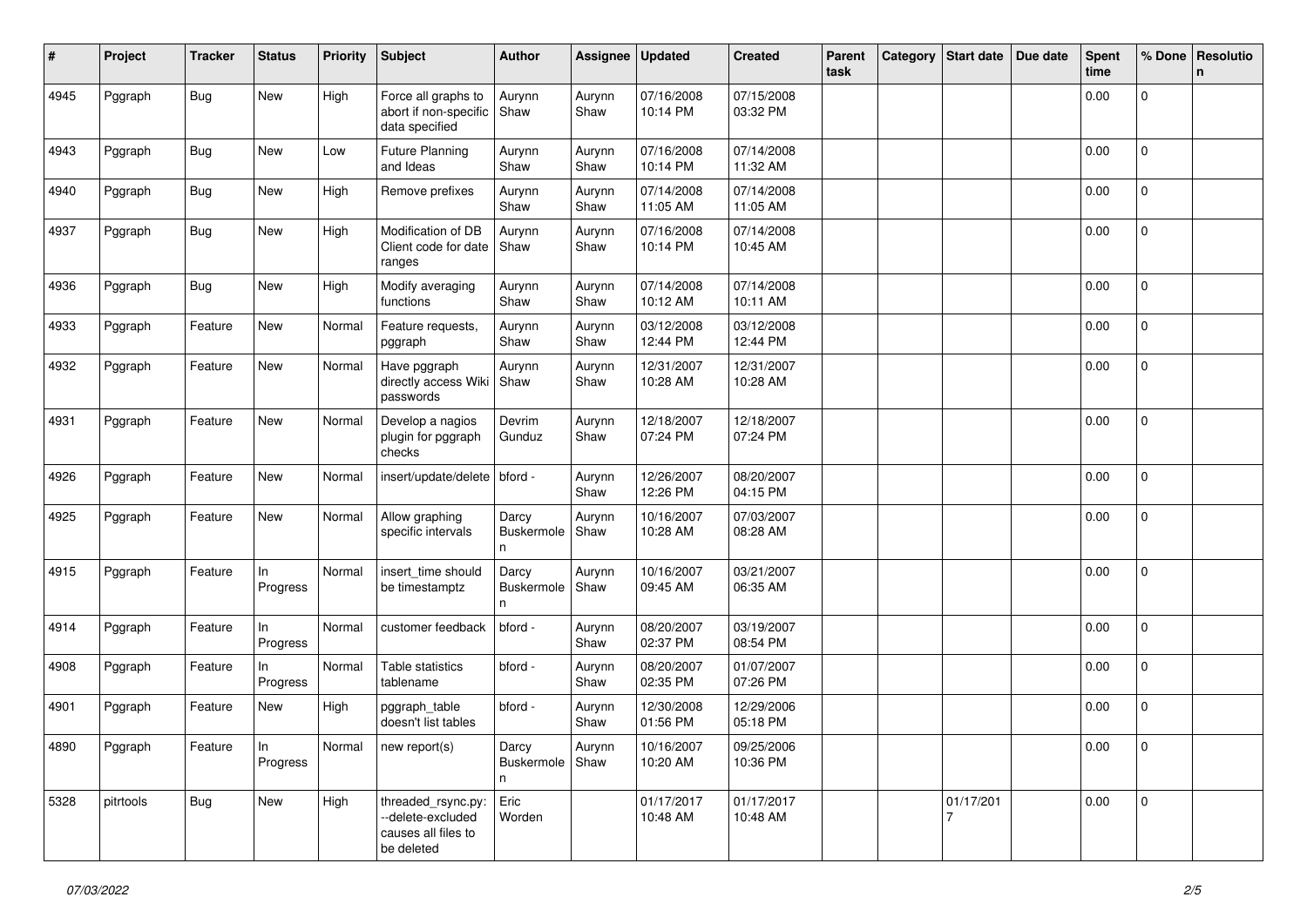| #    | Project   | <b>Tracker</b> | <b>Status</b>     | <b>Priority</b> | <b>Subject</b>                                                                                               | <b>Author</b>          | Assignee          | <b>Updated</b>         | <b>Created</b>         | Parent<br>task | Category   Start date       | Due date       | <b>Spent</b><br>time | % Done              | <b>Resolutio</b><br>$\mathsf{n}$ |
|------|-----------|----------------|-------------------|-----------------|--------------------------------------------------------------------------------------------------------------|------------------------|-------------------|------------------------|------------------------|----------------|-----------------------------|----------------|----------------------|---------------------|----------------------------------|
| 5315 | pitrtools | Feature        | New               | Normal          | cmd_standby: Data<br>Directory vs.<br>Configuration<br>Directory?                                            | Michael<br>Vitale      | Michael<br>Vitale | 05/14/2015<br>03:57 PM | 05/14/2015<br>03:57 PM |                | 05/14/201<br>5              |                | 0.00                 | $\mathbf 0$         |                                  |
| 5306 | pitrtools | Feature        | Feedback   Normal |                 | Reimplementation<br>of queue                                                                                 | Joshua A.<br>Drake     | Joshua<br>Drake   | 11/13/2014<br>10:12 AM | 05/13/2014<br>12:58 PM |                | 05/13/201                   |                | 0.00                 | $\mathbf 0$         |                                  |
| 5265 | pitrtools | Feature        | New               | Normal          | Avoid the need to<br>manually edit<br>postgresql.conf<br>files                                               | Alexey<br>Klyukin      | Alexey<br>Klyukin | 05/22/2013<br>05:40 AM | 09/17/2012<br>04:13 AM |                | 09/17/201<br>$\overline{c}$ | 09/30/201<br>2 | 0.00                 | $\overline{0}$      |                                  |
| 5263 | pitrtools | Discussio<br>n | New               | Normal          | PITRTools ini<br>configuration files<br>are too complex                                                      | Alexey<br>Klyukin      | Alexey<br>Klyukin | 05/22/2013<br>05:41 AM | 09/17/2012<br>04:03 AM |                | 09/17/201<br>$\overline{c}$ | 09/30/201<br>2 | 0.00                 | $\mathbf{0}$        |                                  |
| 5350 | PL/php    | <b>Bug</b>     | New               | Normal          | Fwd: Telcel red                                                                                              | briana26c -            |                   | 11/09/2018<br>09:47 PM | 11/09/2018<br>09:47 PM |                |                             |                | 0.00                 | $\mathbf 0$         |                                  |
| 5349 | PL/php    | <b>Bug</b>     | New               | Normal          | <b>Telcel red</b>                                                                                            | briana26c -            |                   | 11/04/2018<br>11:06 AM | 11/04/2018<br>11:06 AM |                |                             |                | 0.00                 | $\mathbf 0$         |                                  |
| 5260 | PL/php    | Bug            | New               | High            | The function could<br>not return varchar<br>string -- When<br>there is function<br>definition in<br>includes | anthony<br>chen        |                   | 11/04/2011<br>08:57 AM | 11/02/2011<br>11:16 PM |                | 11/02/201                   | 11/11/201      | 0.00                 | $\mathsf{O}\xspace$ |                                  |
| 5259 | PL/php    | Feature        | New               | Normal          | Add support for<br>anonymous DO<br>blocks.                                                                   | Alexey<br>Klyukin      |                   | 05/27/2011<br>05:52 AM | 05/27/2011<br>05:52 AM |                | 05/27/201                   |                | 0.00                 | $\mathbf 0$         |                                  |
| 5258 | PL/php    | <b>Bug</b>     | New               | Normal          | Get rid of the<br>trusted PL/PHP                                                                             | Alexey<br>Klyukin      |                   | 05/27/2011<br>05:43 AM | 05/27/2011<br>05:43 AM |                | 05/27/201                   |                | 0.00                 | $\mathbf 0$         |                                  |
| 5256 | PL/php    | Discussio<br>n | New               | Normal          | Creating a PL/php<br>distribution                                                                            | Joshua<br><b>Drake</b> |                   | 05/26/2011<br>01:44 PM | 05/21/2011<br>06:36 PM |                | 05/21/201                   |                | 0.00                 | $\mathbf 0$         |                                  |
| 5255 | PL/php    | <b>Bug</b>     | New               | Normal          | support<br><b>TRUNCATE</b><br>triggers                                                                       | Álvaro<br>Herrera      |                   | 05/21/2011<br>04:29 PM | 05/21/2011<br>04:29 PM |                | 05/21/201                   |                | 0.00                 | $\mathbf 0$         |                                  |
| 5236 | PL/php    | Feature        | New               | Normal          | pg_raise to PHP<br>Object                                                                                    | Moisés P.<br>Sena      |                   | 07/29/2010<br>11:08 AM | 07/29/2010<br>11:07 AM |                | 07/29/201<br>0              |                | 0.00                 | $\mathbf 0$         |                                  |
| 5235 | PL/php    | Feature        | New               | Normal          | SPI Object and not<br>function                                                                               | Moisés P.<br>Sena      |                   | 07/29/2010<br>10:48 AM | 07/29/2010<br>10:48 AM |                | 07/29/201<br>0              |                | 0.00                 | 0                   |                                  |
| 5225 | PL/php    | Bug            | New               | Normal          | Unable to build<br>PL/php on OS X<br>(PHP 5.3)                                                               | Alexey<br>Klyukin      | Alexey<br>Klyukin | 05/27/2011<br>05:05 AM | 06/29/2010<br>05:25 AM |                | 06/29/201<br>$\mathbf 0$    |                | 0.00                 | $\overline{0}$      |                                  |
| 4984 | PL/php    | Feature        | In.<br>Progress   | Normal          | Composite Type<br>Argument as table                                                                          | bford -                |                   | 05/21/2011<br>04:50 PM | 12/15/2005<br>03:38 AM |                |                             |                | 0.00                 | $\overline{0}$      |                                  |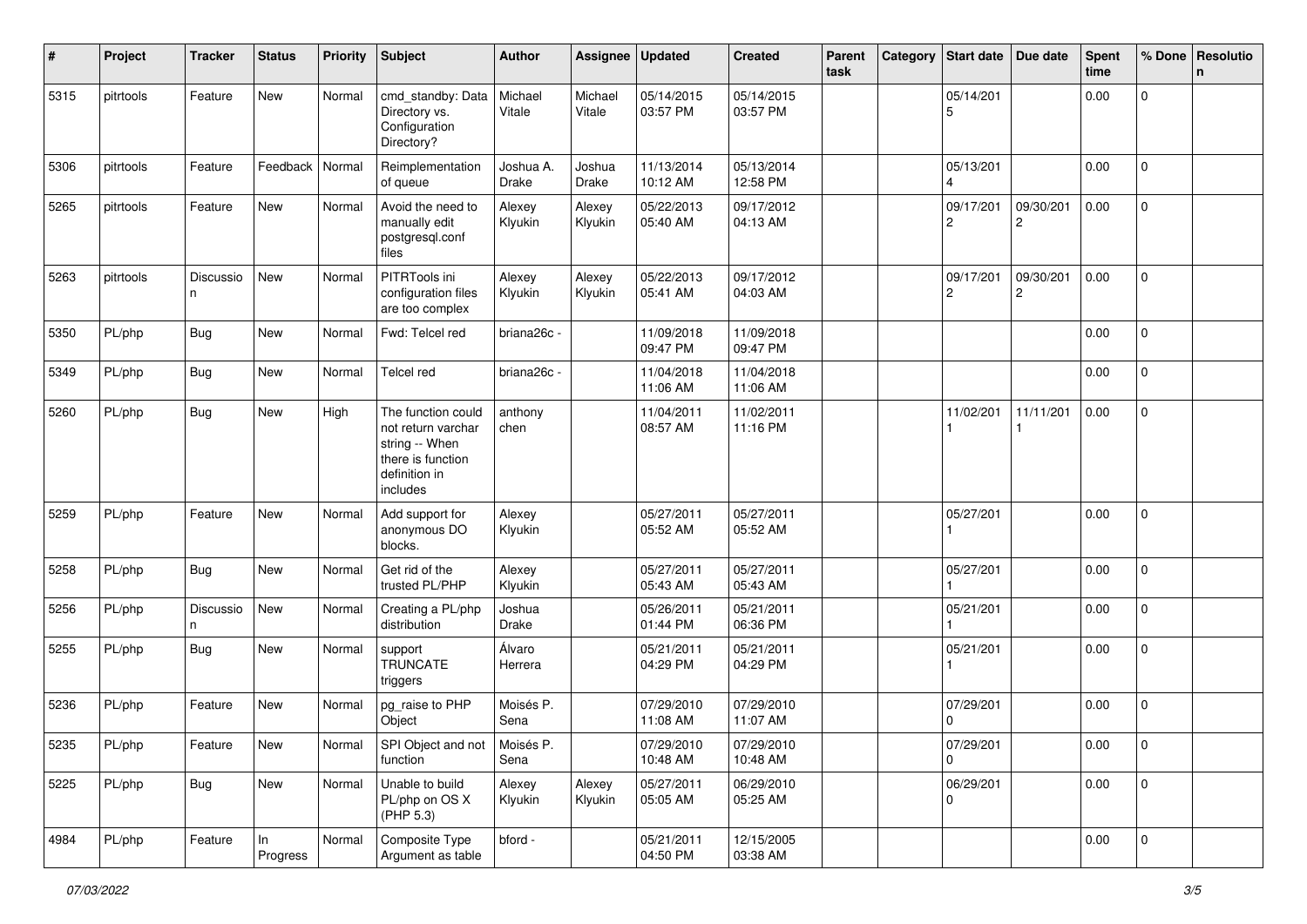| #    | Project             | <b>Tracker</b> | <b>Status</b>  | <b>Priority</b> | <b>Subject</b>                                                 | Author                 | Assignee          | <b>Updated</b>         | <b>Created</b>         | Parent<br>task | Category | <b>Start date</b> | Due date       | <b>Spent</b><br>time | % Done       | Resolutio<br>n |
|------|---------------------|----------------|----------------|-----------------|----------------------------------------------------------------|------------------------|-------------------|------------------------|------------------------|----------------|----------|-------------------|----------------|----------------------|--------------|----------------|
| 4979 | PL/php              | Feature        | In<br>Progress | Normal          | Add support for<br>IN/OUT parameters                           | Álvaro<br>Herrera      | Alexey<br>Klyukin | 09/14/2011<br>11:21 AM | 12/05/2005<br>07:37 AM |                |          |                   | 09/13/201      | 0.00                 | 0            |                |
| 4972 | PL/php              | Bug            | In<br>Progress | Normal          | array $PHP \lt\gt P$ g<br>conversion is<br>broken              | Álvaro<br>Herrera      |                   | 05/21/2011<br>04:50 PM | 11/23/2005<br>11:48 AM |                |          |                   |                | 0.00                 | $\mathbf 0$  |                |
| 4967 | PL/php              | Feature        | In<br>Progress | Normal          | Redesign memory<br>handling                                    | Álvaro<br>Herrera      |                   | 05/21/2011<br>04:50 PM | 11/16/2005<br>05:31 PM |                |          |                   |                | 0.00                 | $\mathbf 0$  |                |
| 5345 | postgres_fdw        | Bug            | New            | Normal          | Follow-up                                                      | Karen<br>Edwards       |                   | 11/28/2017<br>03:16 PM | 11/28/2017<br>03:16 PM |                |          |                   |                | 0.00                 | 0            |                |
| 5326 | postgres_fdw        | Bug            | New            | Normal          | <b>Ubuntu Users</b><br><b>Email List</b>                       | Melony<br>Scheid       |                   | 11/15/2016<br>07:03 AM | 11/15/2016<br>07:03 AM |                |          |                   |                | 0.00                 | 0            |                |
| 5318 | postgres_fdw        | <b>Bug</b>     | New            | Normal          | C-Level, VP-Level,<br>Directors and<br><b>Manager Contacts</b> | <b>Tatum Lau</b>       |                   | 06/08/2016<br>07:52 AM | 06/08/2016<br>07:52 AM |                |          |                   |                | 0.00                 | $\mathbf 0$  |                |
| 5317 | postgres_fdw        | Bug            | New            | Normal          | Jonie Bittenbender                                             | Jonie<br>Bittenbende   |                   | 01/26/2016<br>10:56 PM | 01/26/2016<br>10:56 PM |                |          |                   |                | 0.00                 | 0            |                |
| 5316 | postgres_fdw        | <b>Bug</b>     | New            | Normal          | (no subject)                                                   | Julieta<br>Clubb       |                   | 01/18/2016<br>04:11 AM | 01/18/2016<br>04:11 AM |                |          |                   |                | 0.00                 | 0            |                |
| 5312 | postgres_fdw        | Bug            | New            | Normal          | AutoDesk Users                                                 | Kina<br>Lawrence       |                   | 03/09/2015<br>07:36 AM | 03/09/2015<br>07:36 AM |                |          |                   |                | 0.00                 | $\mathbf 0$  |                |
| 5303 | postgres_fdw        | Bug            | New            | Normal          | [SPAM] Good<br>shoes good prices                               | Alvherre -             |                   | 05/11/2014<br>09:24 AM | 05/11/2014<br>09:24 AM |                |          |                   |                | 0.00                 | 0            |                |
| 5301 | postgres_fdw        | <b>Bug</b>     | New            | Normal          | My husband loves<br>Jacob & Co                                 | Postgres<br>fdw        |                   | 05/08/2014<br>03:17 AM | 05/08/2014<br>03:17 AM |                |          |                   |                | 0.00                 | 0            |                |
| 5292 | postgres_fdw        | Bug            | New            | Normal          | [SPAM] Good<br>shoes good prices                               | Ladyregina             |                   | 04/11/2014<br>02:06 PM | 04/11/2014<br>02:06 PM |                |          |                   |                | 0.00                 | 0            |                |
| 5291 | postgres_fdw        | <b>Bug</b>     | New            | Normal          | Great watches at<br>cut-prices                                 | Jkawasaki <sub>`</sub> |                   | 04/11/2014<br>07:30 AM | 04/11/2014<br>07:30 AM |                |          |                   |                | 0.00                 | $\mathbf{0}$ |                |
| 5257 | postgres.js         | Support        | New            | Normal          | method to catch<br>error on<br>connection?                     | Rick<br>Harding        |                   | 05/26/2011<br>09:15 AM | 05/26/2011<br>09:15 AM |                |          | 05/26/201         |                | 0.00                 | 0            |                |
| 5340 | postgresql-sn<br>ap | Task           | New            | Normal          | Change package<br>name                                         | lvan<br>Lezhnjov       | Ivan<br>Lezhnjov  | 08/02/2017<br>11:44 PM | 08/02/2017<br>11:44 PM |                |          | 08/02/201<br>7    | 08/04/201<br>7 | 0.00                 | 0            |                |
| 5339 | postgresql-sn<br>ap | Task           | New            | Normal          | Explore tracks<br>feature                                      | Ivan<br>Lezhnjov       | Ivan<br>Lezhnjov  | 06/09/2017<br>03:47 AM | 06/09/2017<br>03:47 AM |                |          | 06/09/201         | 06/16/201      | 0.00                 | $\mathbf 0$  |                |
| 5331 | postgresql-sn<br>ap | Bug            | New            | Normal          | PgBackRest                                                     | Joshua<br>Drake        |                   | 02/10/2017<br>09:56 AM | 02/10/2017<br>09:56 AM |                |          |                   |                | 0.00                 | $\mathbf 0$  |                |
| 5321 | postgresql-sn<br>аp | Task           | New            | Normal          | Make postgres a<br>systemd daemon                              | Ivan<br>Lezhnjov       |                   | 10/28/2016<br>06:34 AM | 10/28/2016<br>06:34 AM |                |          | 10/28/201<br>6    |                | 0.00                 | $\mathbf 0$  |                |